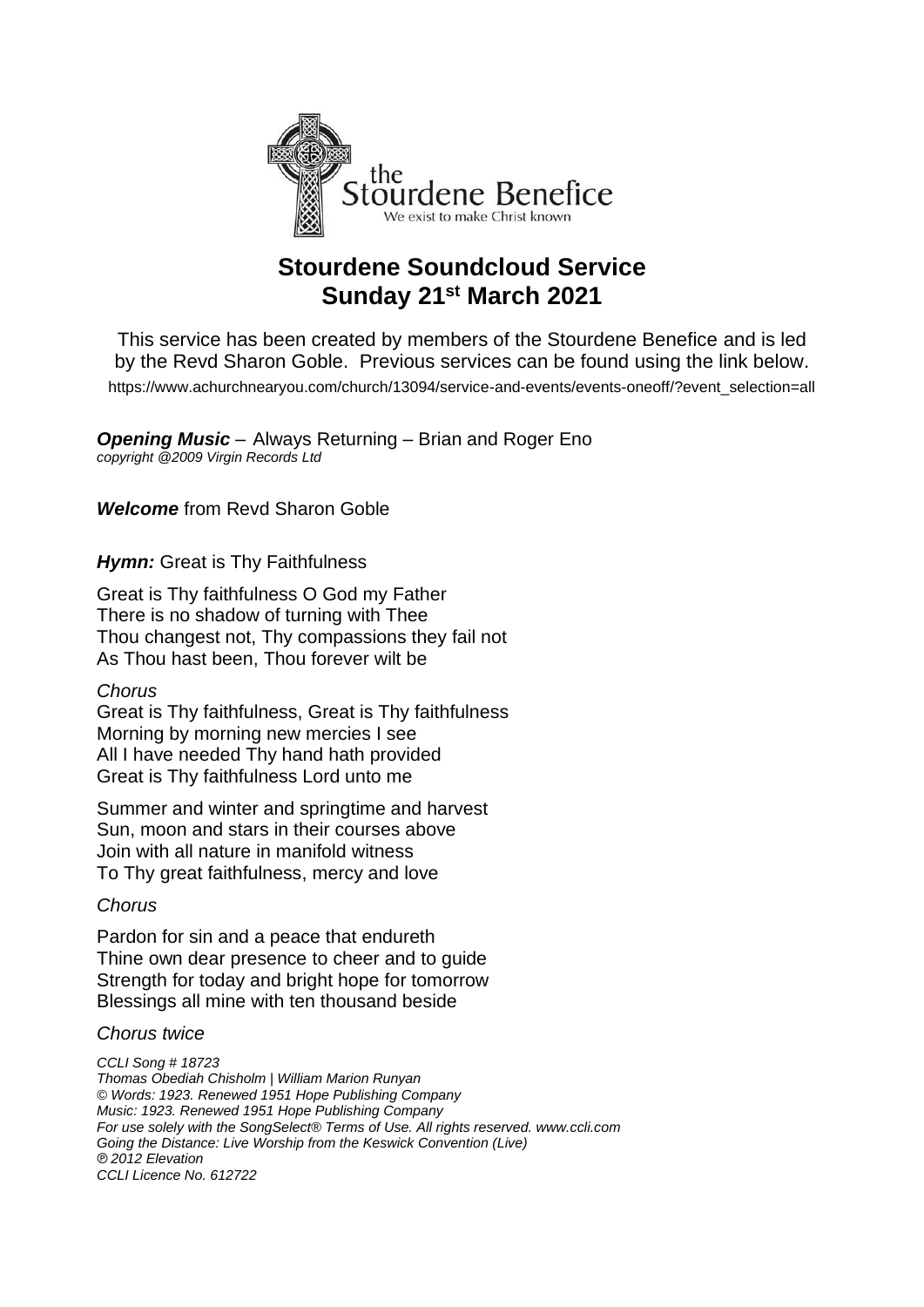## *Bible reading:* 1 Kings 17.1-6 read by Mark Arthur

*Song:* Expressions of Faith

Lord, You have always given bread for the coming day; and though I am poor, today I believe.

Lord, You have always given strength for the coming day; and though I am weak, today I believe.

Lord, You have always given peace for the coming day; and though of anxious heart, today I believe.

Lord, You have always kept me safe in trials; and now, tried as I am, today I believe.

Lord, You have always marked the road for the coming day; and though it may be hidden, today I believe.

Lord, You have always lightened this darkness of mine; and though the night is here, today I believe.

Lord, You have always spoken when time was ripe; and though you be silent now, today I believe.

*℗ 2013 Northumbria Community All rights reserved*

*Bible reading:* 1 Kings 17.7-16 read by Mark Arthur

*'The Widow's Voice'* written and read by Revd Sharon Goble

## *Song:* Everlasting God

Strength will rise as we wait upon the Lord We will wait upon the Lord, we will wait upon the Lord Strength will rise as we wait upon the Lord We will wait upon the Lord, we will wait upon the Lord

Our God You reign forever Our Hope our strong Deliv'rer

You are the everlasting God, the everlasting God You do not faint. You won't grow weary You're the defender of the weak You comfort those in need You lift us up on wings like eagles

Strength will rise as we wait upon the Lord We will wait upon the Lord, we will wait upon the Lord Strength will rise as we wait upon the Lord We will wait upon the Lord, we will wait upon the Lord

Our God You reign forever Our Hope our strong Deliv'rer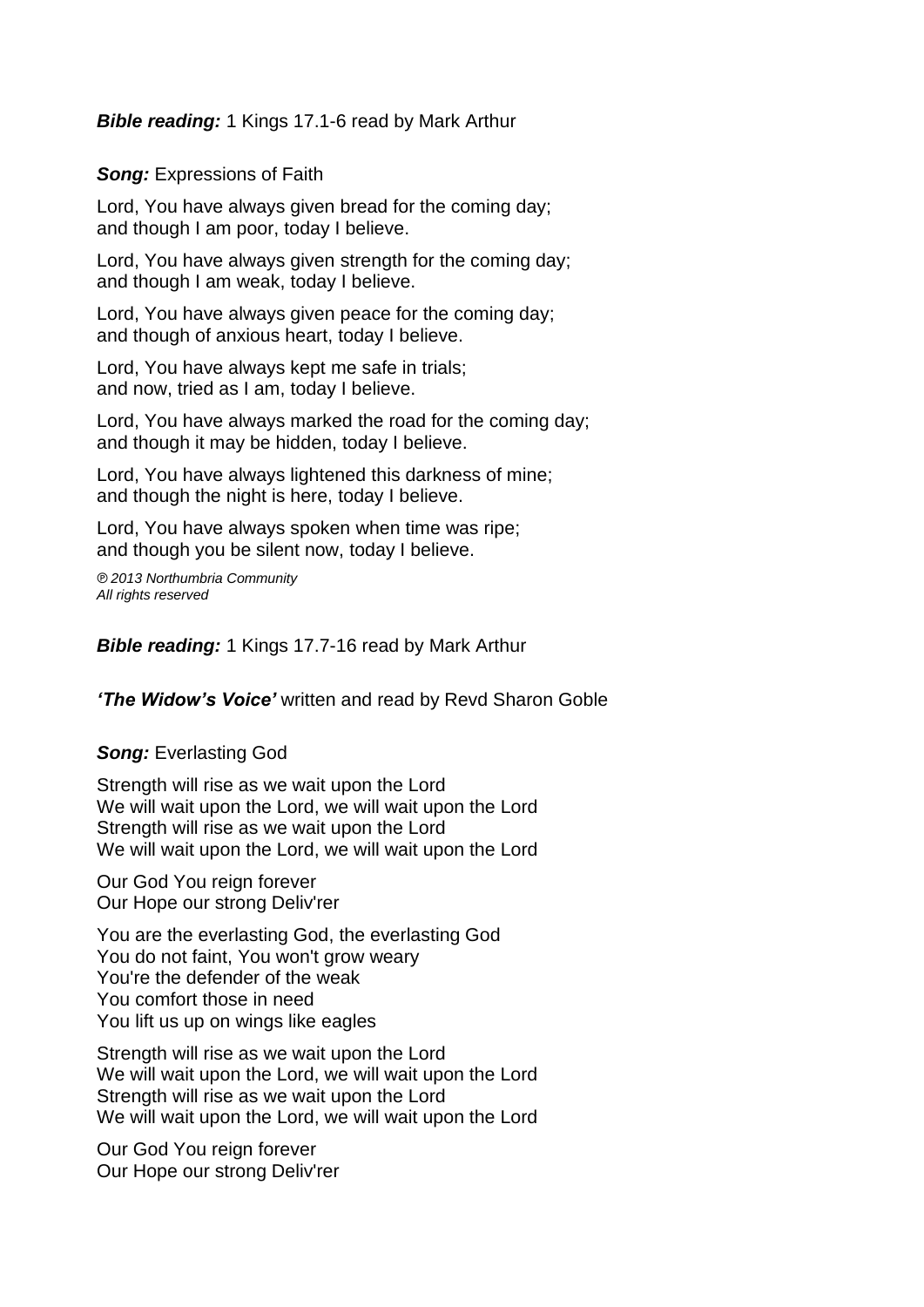'Cos You are the everlasting God, the everlasting God You do not faint, You won't grow weary You're the defender of the weak You comfort those in need You lift us up on wings like eagles

You are the everlasting God, the everlasting God You do not faint, You won't grow weary You're the defender of the weak You comfort those in need You lift us up on wings like eagles

*CCLI Song # 4556538 Brenton Brown | Ken Riley © 2005 Thankyou Music (Admin. by Integrity Music) For use solely with the SongSelect® [Terms of Use.](https://songselect.ccli.com/about/termsofuse) All rights reserved. [www.ccli.com](http://www.ccli.com/) CCLI Licence No. 612722*

*'Miracles'* by Gideon Heugh, read by Maggie Bannister

*Bible reading:* 1 Kings 17.17-24 read by Mark Arthur

*Prayers of Intercession* led by Jane Evans *Intercessions Resource Book, John Pritchard, Breathe new life into prayer*

The response to the words 'Lord in your mercy' is '**Hear our prayer**'.

## **Merciful Father, accept these prayers for the sake of your Son, our Saviour, Jesus Christ. Amen.**

## *Lord's Prayer*

Our Father Who art in Heaven Hallowed be Thy Name Thy kingdom come Thy will be done On Earth as it is in Heaven Give us this day our daily bread And forgive us our trespasses as we forgive those who trespass against us And lead us not into temptation but deliver us from evil For thine is the kingdom the power and the glory For ever and ever. Amen.

## *A Paradox Prayer:*

**We Trust in God, living in the paradox of being purposefully lost, deliberately uncertain and resolutely confused. Our hope is in God alone. Amen.**